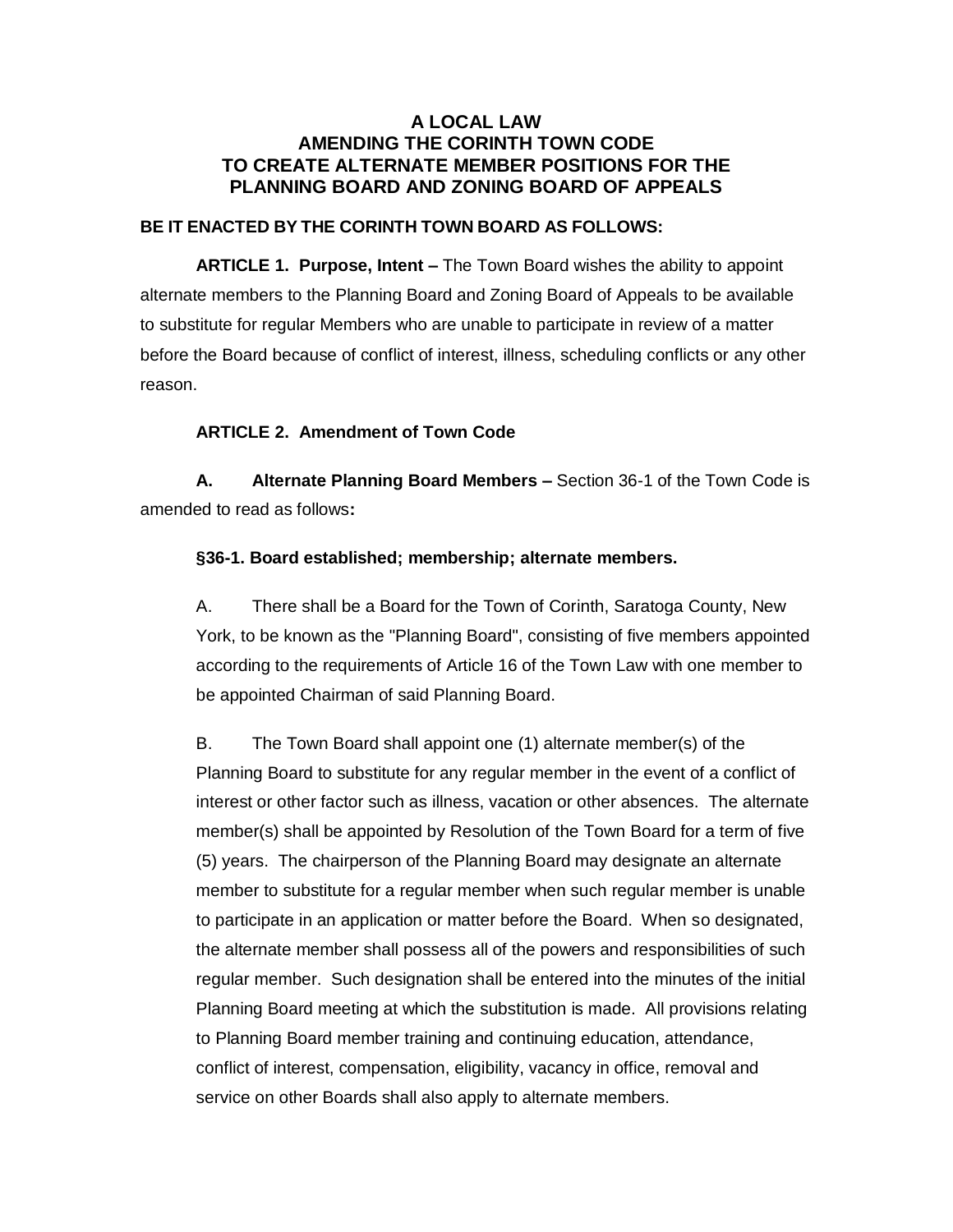**B. Alternate Zoning Board of Appeals Members -** Section 89-47 of the Town Code is amended to read as follows**:**

### **§89-47. Creation, Appointment, Organization and Removal**

A. The Town Board shall appoint a Zoning Board of Appeals pursuant to §267 of Town Law. Said Board shall consist of five members, to serve for staggered five-year terms. The Chairperson of the Board shall be one of the five members and shall be designated as such annually by the Town Board Vacancies shall be filled for such unexpired term only. The Board shall elect a Vice-Chairman from its membership, and shall establish rules for the conduct of the officers. The Town Board shall appoint a Secretary, and be in charge of any/all personnel and employment decisions.

B. The Town Board shall appoint one (1) alternate member(s) of the Board of Appeals to substitute for any regular member in the event of a conflict of interest or other factor such as illness, vacation or other absences. The alternate member(s) shall be appointed by Resolution of the Town Board for a term of five (5) years. The chairperson of the Board of Appeals may designate an alternate member to substitute for a regular member when such regular member is unable to participate in an application or matter before the Board of Appeals. When so designated, the alternate member shall possess all of the powers and responsibilities of such regular member. Such designation shall be entered into the minutes of the initial Board of Appeals meeting at which the substitution is made. All provisions relating to Board of Appeals member training and continuing education, attendance, conflict of interest, compensation, eligibility, vacancy in office, removal and service on other Boards shall also apply to alternate members.

C. The following actions are cause for removal of any member by the Town Board:

- 1. Three consecutive unexcused absences;
- 2. Violation of the code of ethics;
- 3. Misconduct; or

2